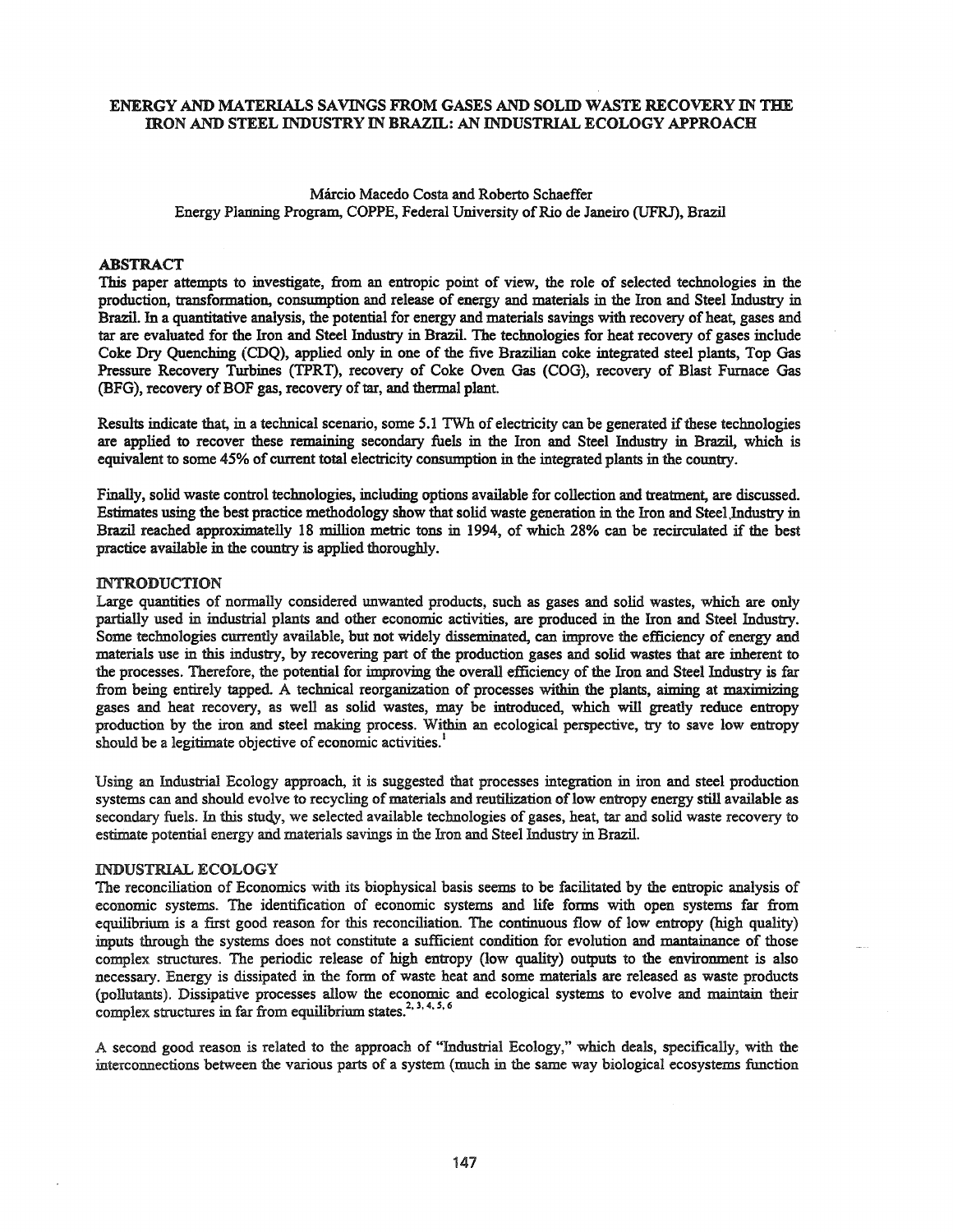and prosperate), with exchanges of energy and materials and with the reuse of much of the wastes from one production unit as inputs to another production unit.

The study of industrial systems from the perspective of materials transformations, mass and energy flows is a recent field ofresearch. The environmental issues that emerge from this approach are various, and comprehend the relationships between industrial systems and global changes, including, but not limited to, impacts on soil, water and air.

The expression "industrial metabolism" has been used to designate studies on materials flows of the international industrial system, focusing, in particular, on the routes of toxic substances on the global environment. The expression "industrial ecology," on the other hand, suggests that industrial activity can be thought of, and approached in, much the same way as a biological ecosystem.

Industrial ecology is a metaphor to the analysis of industrial systems and their environment. It is an intelectual descendant of energy analysis, which, during the past two decades, has provided new ways of seeing the organization and functioning of specific activities or even entire economies.<sup>8</sup> The principles of Industrial Ecology point towards the evolution of industrial activities as ecologically sustainable processes, meaning a technological and organizational reestructuring of processes that can comply with new environmental standards.

One of the basic orientations of Industrial Ecology is the search for the optimization of the full cycle of materials, from raw materials to finished products and wastes. Factors to be optimized include materials, energy and capital resources. But there seems to be an additional basic orientation derived from the analogy with biological ecology. Similarly to biological ecosystems, industrial ecosystems can also be seen as interconnected parts of an even larger system, with wastes from one industrial system becoming resources to another.<sup>9</sup> The objective of complete cyclization of production though, reducing wastes to zero, will never be achieved. In any case, the search for improving energy and materials efficiency mandatorily includes recycling and minimization of wastes. There is no extra room left for a model of industrial ecosystem based on infinite resources and no constraints on waste production.

# THE BRAZILIAN IRON AND STEEL INDUSTRY

The Brazilian Iron and Steel Industry comprises twenty six companies producing a wide range of products, from slabs to galvanized sheets. In 1994, total production of crude steel reached 25.7 million metric tons. The share of different production processes on total production (Figure 1) shows that BOF (Basic Oxigen Furnace) is the major route, responsible for 78% of total production, while EAC (Electric Arc Furnace) route accounts for the remaining 22%. The technical configuration of steelworks indicates that, in 1994, five coke integrated companies produced 17.7 million tons of crude steel, six charcoal integrated companies produced 4.9 million tons and thirteen semi-integrated companies produced 3.1 million tons. The share of different technologies on total crude steel production is shown in Figure 2.

# Figure 1 - Crude Steel Production by Steelmaking Process, 1994<sup>10</sup>

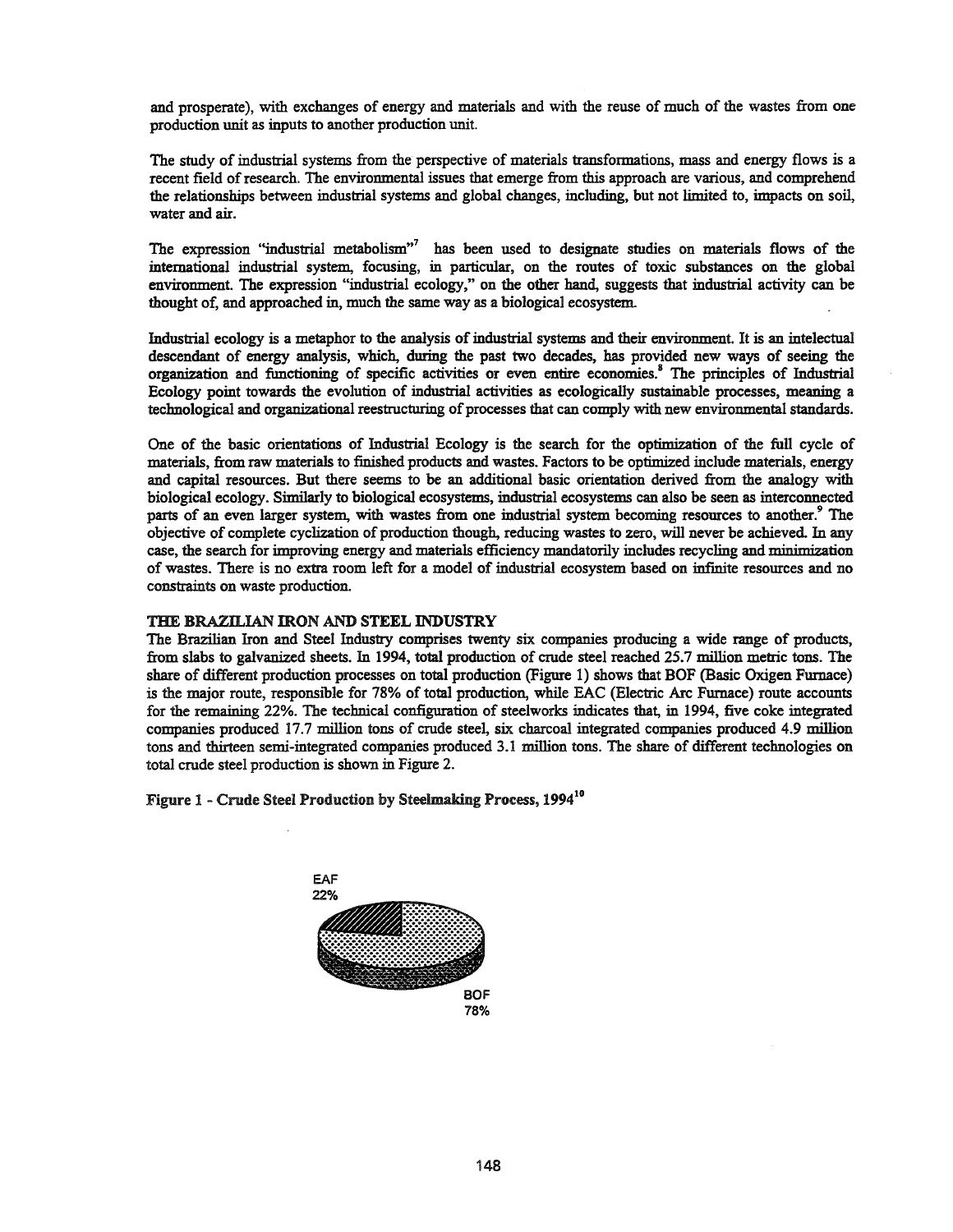In 1994, 59% of crude steel production in Brazil was produced by continuous casting. This follows an increasing tendency in the country over time. Although in recent years the production mix has become more diversified, with higher value added products, the Brazilian Iron and Steel Industry keeps on producing mainly common steel flat products (see Table 1). Two of the main features in the production mix are the relatively low proportion of special steels and the relatively high proportion of semi-finished products like slabs, blooms and billets, with these latter products almost entirely devoted to exports.

# Figure 2 - Share of Different Technical Configurations of Steelworks on Total Crude Steel Production, 1994<sup>10</sup>



| Table 1 - Production of Rolled and Semi-finished Products for Sale, 1994 <sup>10</sup> (Mt) |  |  |  |
|---------------------------------------------------------------------------------------------|--|--|--|
|                                                                                             |  |  |  |

| Rolled Products        | Common Steel Flat Products | 10.217 |
|------------------------|----------------------------|--------|
|                        | Common Steel Long Products | .528   |
|                        | Special Steels             |        |
| Semi-finished Products | Slabs                      |        |
|                        | <b>Blooms and Billets</b>  |        |
|                        | Ingots                     |        |

| سم                       |     |        |
|--------------------------|-----|--------|
| Coke and Coal            | 276 | 48.3%  |
| Charcoal                 | 58  | 27.7%  |
| Electricity <sup>a</sup> |     | ጸ 4%   |
|                          |     | 3.3%   |
| Natural Gas              |     | 3.2%   |
| Coke Oven Gas            |     | 7.0%   |
| Others                   |     | 2.1%   |
| Total                    |     | 100.0% |

Note: "Considering I kWh = 860 kcal

Charcoal plants are a peculiarity of the Brazilian Iron and Steel Industry. Two different kinds of plants use charcoal in Brazil: pig iron and integrated plants. Charcoal plants present important advantages over coke plants, like very low sulphur emissions and low slag generation per ton of steel produced. On the other hand, charcoal plants are facing a series of problems related to the relatively small fraction of charcoal made from sustainable forests as compared to charcoal made from nonsustainable forests, as well as poor labor conditions.

Specific Energy Consumption (SEC) for the Brazilian Industry as a whole has not changed much since 1971 (Figure 3). In spite of the increase in the energy efficiency of specific processes, the mix of products within the industry has changed, which explains the relatively flat behavior of the industry's SEC over time. However, since 1990 the industry's SEC has been showing a downward trend that is very likely to continue.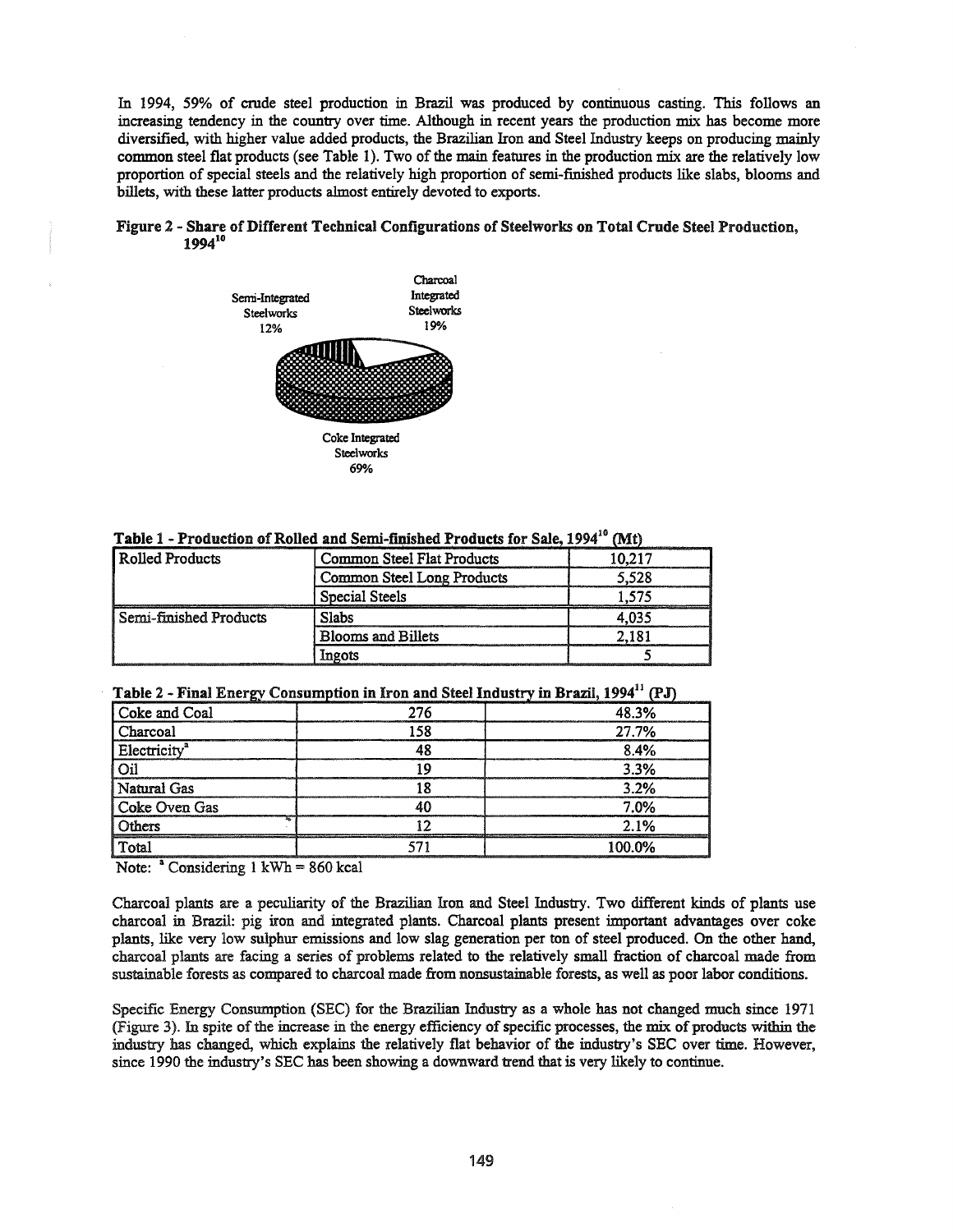Figure 3 - Specific Energy Consumption in the Brazilian Iron and Steel Industry (index numbers)<sup>10, 11</sup>



As indicated in Figure 4, investments have increased substancially since 1993, reaching almost US\$ 1.6 billion in 1996. Most of these investments have been directed to technological modernization, environmental protection, automation and product development.

Figure 4 - Total Investments in the Brazilian Iron and Steel Industry, 1986-96<sup>10</sup>



PROCESS INTEGRATION IN THE IRON AND STEEL INDUSTRY

Iron and steelmaking is a batch process consisting, basically, of unit operations settled in senes. One of the remarkable features of the process is the generation of huge amounts of by-products that can be recycled in the industry itself or even in other industries. This includes energy carriers like gases, steam or tar, as well as several kinds of materials released as powder, sludge and slag.

Process integration goals can be reached with the careful exam of the production methods. Fuel requirements can be greatly reduced with the optimization of heat exchanges, for example, or with the utilization of well known cogeneration technologies. Second Law Analysis provides not only a method for determining where available energy is wasted in a given process, but also for identifying associated and irreducible losses of fuels and materials.<sup>12</sup> New paradigms of production can be stimulated with the exam of these irreducible losses, so as to help the selection of information activities that can promote morphological changes in steel production processes. <sup>13</sup>

In this paper we are interested in exploring the possibilities for the reorientation of energy and materials flows based on by-products recycling. None of the new production methods, like Smelting-reduction or Thin Strip Casting, are dealed with here. Although the options examined here may, in some cases, demand large investments, all of them are technically and commercially established. Some exceptions do exist though. The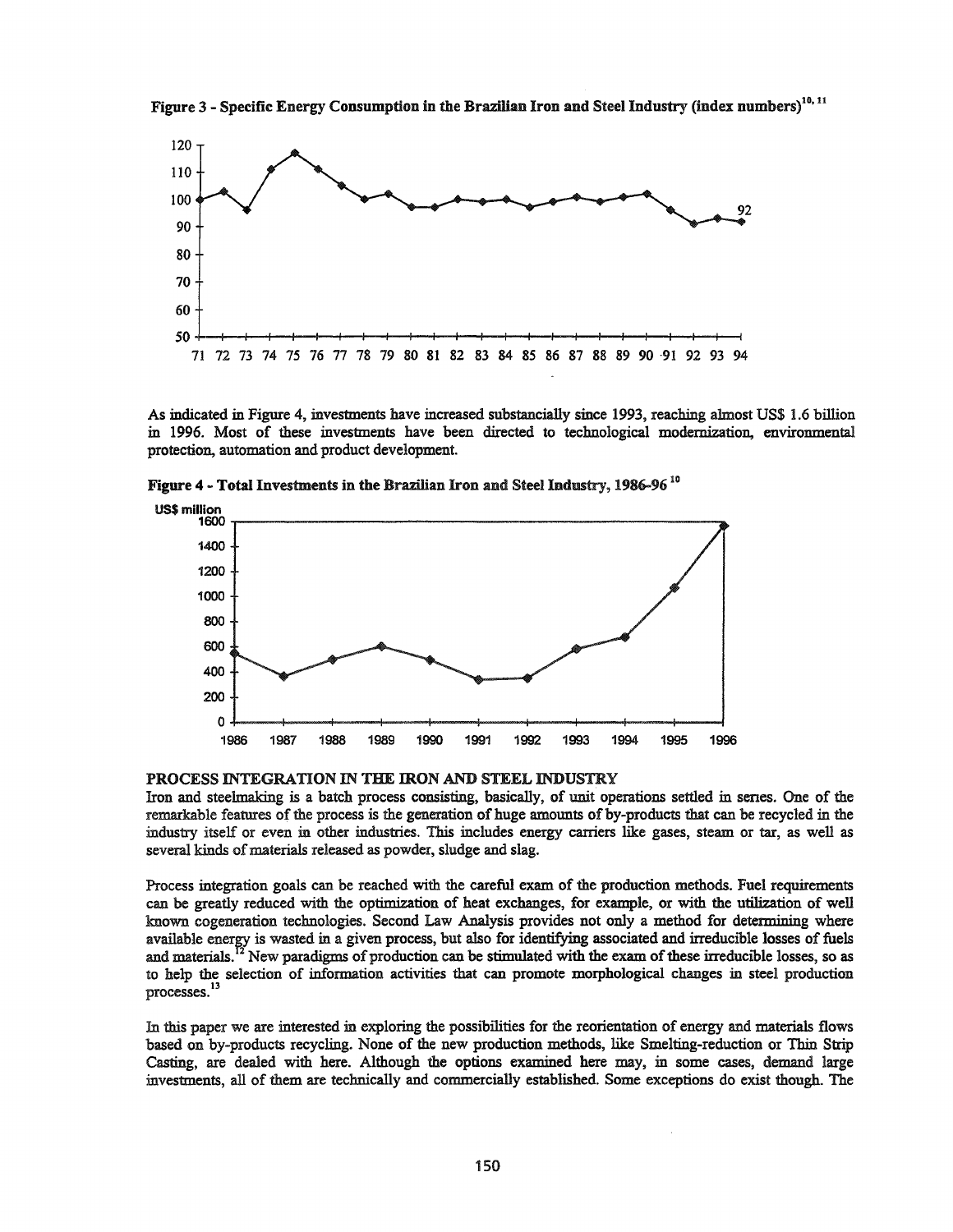recycling of materials by-products, for example, still requires additional research and development. Even so, some iron and steel companies in Brazil already present outstanding results in terms of solid waste recycling.<sup>1</sup>

Gases and Tar Recovery - In a coke integrated plant, the availability of gases suggests that it is technically possible to establish a "primary fuel plant," i.e., steel production in a coke integrated plant can utilize coal as the only energy carrier to supply its energy demand.<sup>15</sup> If this model proves not to be economically feasible, it can, at least, be partially adopted in order to reduce part of the oil consumption and electricity purchases. The model proposed depicted in Figure 5 requires the following premises:

- 1. The steam required in the industrial process is produced by cogeneration in a Combined Heat and Power Plant (CHP);
- 2. The pressure and temperature of the steam generated in Coke Dry Quenching (CDQ) should be increased in such a way as to make possible their utilization in CHP turbines;
- 3. The Top Pressure Recovery Turbine (TPRT) utilizes the high pressure of gases on the top of the Blast Furnace; and
- 4. The tar from Coke Oven is consumed in CHP turbines.





# By-Product Gases:

*COG* - *Coke Oven Gas*

COG losses are very small due to their extensive utilization in different parts of the plant, including Blast Furnace and Steelmaking (not indicated in Figure 5 for simplicity).

#### *BFG* - *Blast Furnace Gas*

BFG is consumed in the Blast Furnace and in the production ovens. The remainder volume goes to a Thermal Plant (CHP) to produce electricity and steam.

### *LDG* - *Steelmaking Gas*

LDG is consumed in production ovens and burned in the CHP Plant to produce electricity and steam.

Selected Technologies: *CDQ* - *Coke Dry Quenching*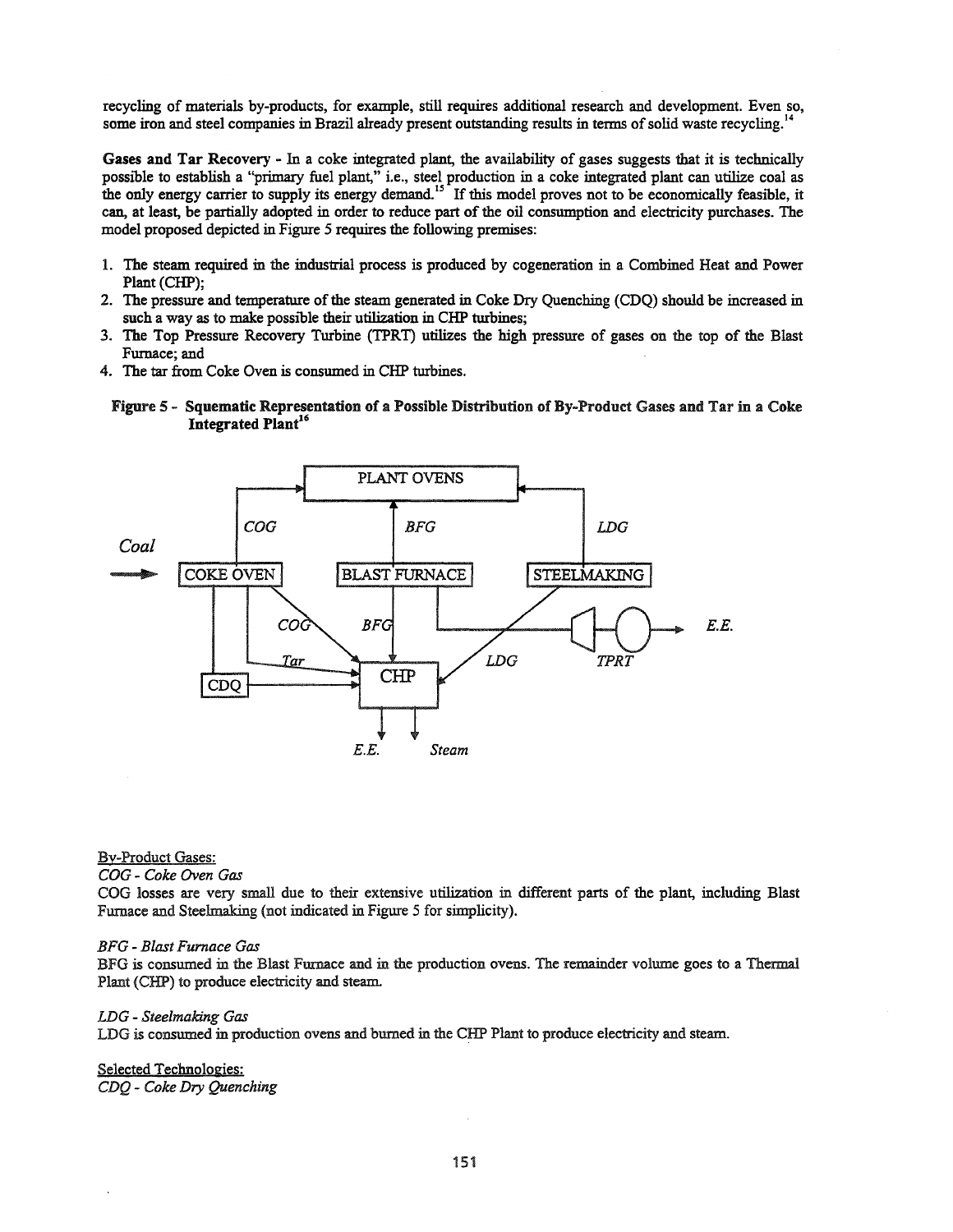Heat Recovery of Coke Oven Gases to generate high pressure steam to be used in the CHP Plant.

### *TPRT* - *Top Gas Pressure Recovery Turbine*

Utilizes the high pressure of Blast Furnace Gases to generate electricity.

### *CHP* - *Combined Heat and Power Plant*

Consumption of Tar and COG from the Coke Oven, BFG from the Blast Furnace and LDG from the Steelmaking to generate electricity and steam. Also utilizes the high pressure steam from CDQ.

Solid Waste Recovery - Each one of the several operation units in a steel plant generates a certain amount of solid wastes. Blast Furnace and Steelmaking slags constitute the major fraction of total volume generated. Powder, sludges and scurfs, although in small quantities, are extremelly important too, specially if we consider the contamination hazard of each kind of solid waste. In this paper we focus only on volume issues. In general, it is possible to consider the distribution of generated and recycled solid wastes by operation unit, as shown in Table 3.

| <b>OPERATION UNIT</b> | <b>GENERATION</b>                         | <b>REUTILIZATION</b>             |
|-----------------------|-------------------------------------------|----------------------------------|
| <b>Coke Oven</b>      | Powders, Sludges and Tar                  | Sludges and Tar                  |
| <b>Sintering</b>      | Powders and Thin Particles                | Powders, Sludges and Scurfs      |
| <b>Blast Furnace</b>  | Powders, Sludges and Slag                 | Tar and Briquets                 |
| Calcination           | Limestone Powder                          |                                  |
| Steelmaking           | Powder, Sludges, Slag<br>and Refractories | Slag, Scurfs, Briquets and Scrap |
| <b>Rolling Mills</b>  | Sludges, Scurfs and Scrap                 |                                  |
| <b>CHP Plant</b>      |                                           | Tar                              |

Table 3 - Generation and Recycling of Solid Wastes by Operation Units

Solid wastes recovery can be obtained by recycling products in the plants themselves (Table 3) or by selling them to other economic sectors; for example, slags that can be sold to the cement industry, agriculture and road construction companies as an additive for the asphalt layer of roads.

### ENERGY AND MATERIALS SAVINGS FROM GASES AND SOLID WASTES RECOVERY

Gases and Tar - Based on the model described in the previous section, the available energy from by-products gases and tar (Table 4) are calculated in order to estimate the potential for energy savings from the use of byproducts from the processes. In addition, the available energy that can be obtained from the two selected technologies (CDQ and TPRT) applied to Coke Ovens and Blast Furnace are also determined (Table 5).

Final results are conservative in a sense that we have not considered the full set of steel production companies in Brazil, disconsidering, for example, those ones that produce steel from scrap. The 35% efficiency for the CHP Plant and for the TPRT generator are also conservative having in mind modem cogeneration plants. Not to mention various other options for increasing the efficiency of energy use with extra heat cascading and recovery. Taking the process as a whole, available heat still exists at Sinter Plant, Pellet Plant, Refining Plant, Hot and Cold Rolling Mills and Finishing.<sup>17</sup>

| Table 4 - Total Production, Consumption and Available By-Products Gases and Tar in the Iron and |                                              |  |  |  |  |
|-------------------------------------------------------------------------------------------------|----------------------------------------------|--|--|--|--|
|                                                                                                 | Steel Industry in Brazil, 1994 <sup>18</sup> |  |  |  |  |

|             |          | <b>FUELS</b> (Teal)     |     |     |
|-------------|----------|-------------------------|-----|-----|
|             | ിറി      | $D_{\rm I}$ $D_{\rm I}$ | ™.  | ገል። |
| Production  | 5.605    | 33.625                  | ባጸር |     |
| Consumption |          | 29.321                  |     |     |
| Available   | $\Omega$ | ٦М                      | 453 |     |

Notes: <sup>a</sup> Considering data from the five coke integrated companies in the country. <sup>b</sup> Considering data from the five coke integrated companies and from two charcoal integrated companies in the country; for the other four charcoal integrated companies data were obtained by a conservative estimation based on the first two.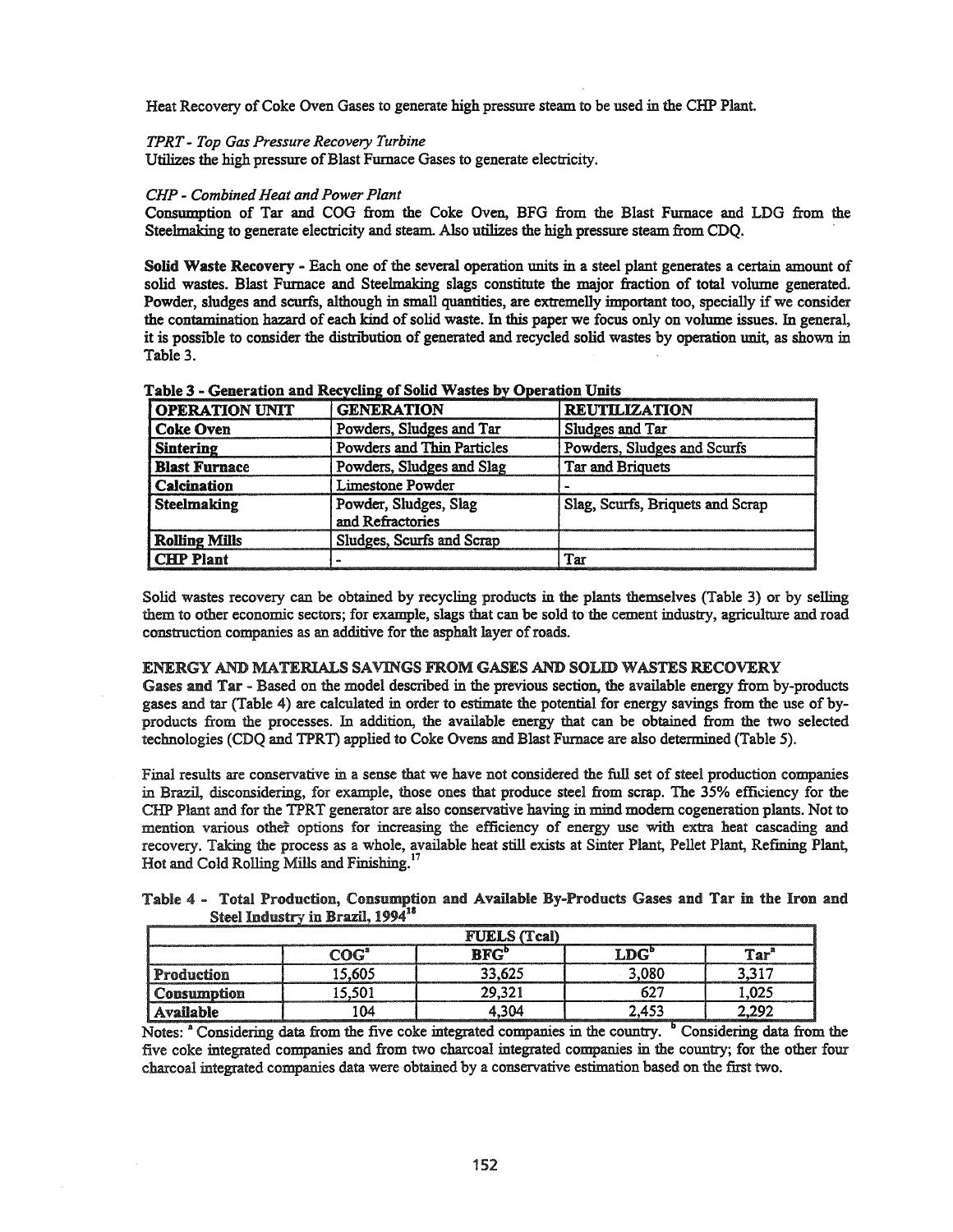## Table 5 - Available Energy Obtained from the Application of Selected Technologies in Coke Ovens and Blast Furnaces, 1994

| -----------                             | CDO'<br>(Coke Dry Quenching) | TPRT "<br>(Top Gas Pressure Recovery Turbine) |
|-----------------------------------------|------------------------------|-----------------------------------------------|
| <b>Available Energy (Tcal)</b><br>----- | 2.100                        | 1.292                                         |

Notes: <sup>a</sup> 3.1 Mt of steam per year. Considering the five coke integrated companies. <sup>b</sup> Considering the five coke integrated companies, and generating some 60 MW with 35% efficiency.

It is important to mention that neither of the available secondary fuels nor technologies refered to semiintegrated plants. It must also be noted that TPRT technology is considered to be applied only in the five coke integrated companies. For the six charcoal integrated companies, data are not available. As these latter account for 19% of total steel production, if TPRT were applied in those companies too the contribution from this technology would be even higher.

The sum of the six items from Tables 4 and 5 gives rise to a total of 12,545 Teal of available energy from byproduct gases, tar and heat. In 1994, the total consumption of energy in the Brazilian Iron and Steel Industry reached 136,355 Teal. In other words, the calculated available energy is 9.2% of this total. In the case of transforming 12,545 Teal in electricity, considering a thermal efficiency of 35%, there exists an additional untapped potential for electricity production in the country of some 5.1 TWh per year, which is equivalent to some 833 MW of power, assuming a 0.7 capacity factor, typical for thermal plants in Brazil.

As a whole, the Iron and Steel Industry in Brazil consumed 14.5 TWh of electricity in 1994, with a consequent potencial for electricity production equivalent to 35% of that. Considering only the set of integrated plants (total consumption of 11.4 TWh), the percentual goes up to 45% (Table 6). That is a very significant result because of the increasing importance thermoelectricity will have in Brazil in the near future.

| Table 6 - Available Energy from Waste Heat Recovery in Integrated Plants and Electricity Consumption |  |  |  |
|------------------------------------------------------------------------------------------------------|--|--|--|
| and Demand                                                                                           |  |  |  |

| Available Energy                                  | 12.545 Tcal |
|---------------------------------------------------|-------------|
| <b>Equivalent Electricity</b>                     | $5.1$ TWh   |
| % of Total Electricity Consumption                | 35%         |
| % of Electricity Consumption of Integrated Plants | 45%         |
| Equivalent Capacity (0.7 Capacity factor)         | 833 MW      |
| % of Total Installed Thermal Power in Brazil      | 12%         |

These results present a technical potential for utilizing waste gases and heat from the process. Our main task is to try to estimate the remaining availability of energy in the Iron and Steel Industry by-products. We have made the strong assumption that all available energy provided by waste gases and heat could be transformed in electricity. Technically speaking, there is no reason not to recover and reutilize this energy. But possibly real operational conditions may limit this balance between electricity production and plant ovens energy requirements.

Due to economic barriers, such as low electricity prices and long maturation periods for the installed equipments, some of these investments may not be of high priority. For example, for CDQ, the payback period is high, considering energy savings only. For example, with the sole exception of Companhia Sidenirgica de Tubarão (CST), which already operates CDQ equipments since 1983, no other coke integrated company in Brazil intends to invest in CDQ equipments in the foreseeable future. In the case of TPRT technology, two of the largest companies in Brazil included this technology in their investments programs for the medium term. BFG, LDG and Tar recovering depends on thermal plants investments, which are already been made, as described below.

Figure 6 shows the evolution of electricity self-generation in the Brazilian Iron and Steel Industry, including coke and charcoal integrated plants and semi-integrated plants. Short-term trends seem to indicate that electricity self-generation levels as a whole will increase in the country due the construction of a 230 MW thermal plant by Companhia Sidenirgica Nacional (CSN), the largest company in volume of crude steel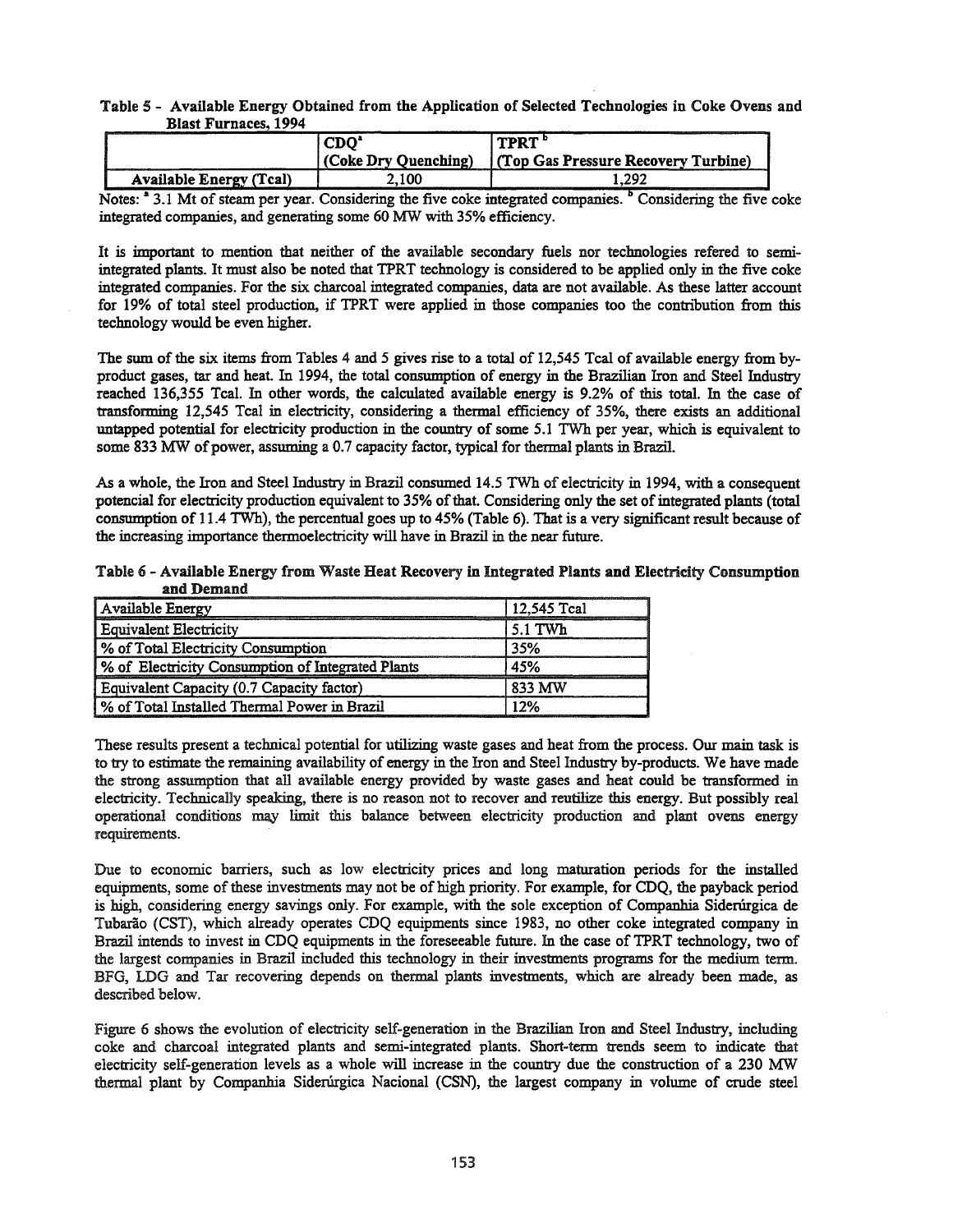production in Brazil (4.5 million tons in 1994). This plant will be comprised of two 115 MW units each, and will be fueled with BFG, COG and natural gas. With estimated costs of US\$ 235 million and payback time of 2.5 years, the thermal plant will increase CSN electricity self-generation from 4 to 55% of its needs, reducing its annual costs by some US\$ 60 million.<sup>19</sup> Considering this thermal plant alone, electricity self-generation levels in Brazilian Iron and Steel Industry will grow from 13 to 23%, a 77% increase compared to 1994 levels.



Figure 6 - Evolution of Electricity Self-Generation in Brazilian Iron and Steel Industry<sup>18</sup>

Solid Wastes - In 1994, the Brazilian Iron and Steel Industry generated 18.0 million tons of solid wastes (700 kg/ton of crude steel). While 3.1 million tons were recycled within the plants, 8.1 million tons were sold and 6.8 million tons were disposed of in deposits (Table 7).

From an Industrial Ecology point of view, the final disposal of wastes should be reduced to a minimum. The task must be focused in decreasing the deposits amount. Solid wastes may be recycled in steel plants or utilized in other industries. From the firms' point of view, the recycling and selling of wastes may constitute an important source of extra revenues.

For the quantitative analysis of solid waste recovery, the "best practice" methodology is used to evaluate the remaining potential for materials savings achieved with pollution control technologies. A coke integrated plant that presents the highest level of solid waste recovery in Brazil is choosen as a case study. CST produces steel slabs mainly for exports. In 1994, production reached 3.15 million tons of slabs, meaning that the company is the larger producer of slabs for sale in the world, with a 20% share of the international market.

In 1994, CST generated 2.1 million tons of solid wastes (570 kg/ton of crude steel), of which 0.78 million were recycled, 1.11 million were sold and 0.21 million tons were disposed of in deposits (Table 8). Comparing the different percentages indicated in Tables 6 and 7, we noticed that the share of Recycling plus Sales in CST (90%) is considerably higher than the figure for the Brazilian Iron and Steel Industry as a whole (62%). Table 8 also shows the equivalent revenues obtained with solid waste recycling and sales. The total sum of US\$ 26 million represented 3.5% of total company sales (from products and services) in 1994.

Table 7· Solid Waste Generation and Final Destination in the Brazilian Iron and Steel Industry, 1994 <sup>20</sup>

| Recycling in plants |  |
|---------------------|--|
| Sales               |  |
| Final disposal      |  |
| l Total Generation  |  |

If the whole Iron and Steel Industry in Brazil had the same pattern ofsolid waste final destination as the ''best practice" in the country, some 90% of the total solid waste generated, 16.2 million tons, would be recycled or sold, which would mean an additional reutilization of 5 million tons per year of solid waste compared to the present situation. Considering the same volume of solid waste produced (18.0 million tons), and the same level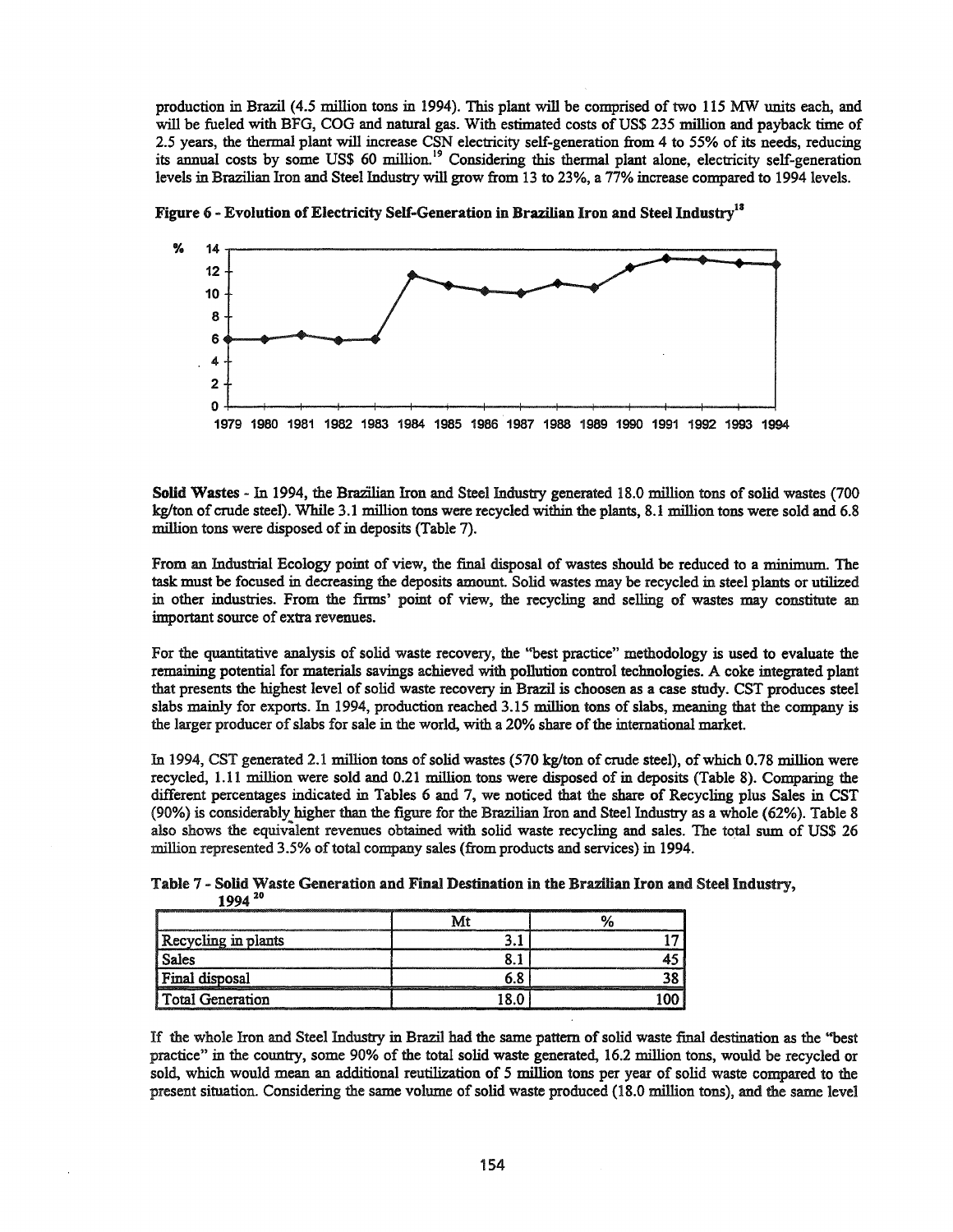of revenues, in dollars per ton of solid waste, obtained by CST, the equivalent additional revenues, for the whole sector, can be estimated in US\$ 68 million per year (Table 9). If the generation of solid waste per ton of crude steel is reduced to the same levels performed by CST (from 700 to 570 kg/t), the results change as shown in Table 9.

|                                  | Mt   | Revenues/year<br>(US\$ million) |
|----------------------------------|------|---------------------------------|
| Recycling in plants              | , 78 |                                 |
| <b>Sales</b>                     |      |                                 |
| Final disposal                   | በ ን1 |                                 |
| <b>Total Generation/Revenues</b> |      |                                 |

Table 8 - Solid Waste Generation and Final Destination in the CST Coke Integrated Plant, 1994<sup>21</sup>

Among the solid wastes produced by the Iron and Steel Industry, slags comprise almost 50% in weight. Cement Industry utilizes Blast Furnace Slags as a substitute for clinker, the main cement component. In Brazil, clinker/cement ratio is 80% and clinker energy consumption reaches 800 Mcal per ton of clinker. Considering 12% as the fraction ofBlast Furnace Slags in an overall cement production of 25.23 million tons, it is possible to assign savings of 2,422 Tcal for the Cement Industry as a whole, which means 13% of total energy consumption (18,565 Tcal) in the sector in 1994.

Table 9 - Solid Waste Final Destination in the Brazilian Iron and Steel Industry Assuming a Best Practice Methodology

| Generation                              | Average           | <b>Best</b><br>Practice |
|-----------------------------------------|-------------------|-------------------------|
| Generation per ton of crude steel       | 700 kg/t          | 570 kg/t                |
| <b>Total Generation</b>                 | 18.0 Mt           | 14.6 Mt                 |
| Recycling                               | 6.7 <sub>Mt</sub> | 5.4 Mt                  |
| <b>Sales</b>                            | 9.5 Mt            | 7.7 Mt                  |
| Final disposal                          | 1.8 Mt            | 1.5 <sub>Mt</sub>       |
| Equivalent Additional Revenues per year | US\$ 68 million   | US\$ 56 million         |

Notes: Using a total production base of 25.7 million tons of crude steel (1994). Assuming an average revenue of US\$ 13.8 per ton of solid waste reused or sold.

# FINAL CONSIDERATIONS

The Brazilian Iron and Steel Industry presents a large potential for increasing energy and materials use efficiency. As such, there also exists a huge potential for reducing environmental impacts associated with its activities.

The recovery of by-products from the processes is another area that also deserves further attention, including the use of secondary fuels such as waste gases and tar. If this additional potential is also explored, the need for oil use and purchased electricity could be greatly reduced as well.

Coke integrated companies in the Iron and Steel Industry in Brazil can/should explore this potential and try to become net producers of electricity to the grid if the economics of the extra investments needed to adapt the plants prove this to be advantageous to the sector. Recent investments made in Brazil by some companies to build their own thermal generating facilities in order to have their own supply of electricity and sell the excess capacity to the grid may indicate a williness, within the sector, to seriously consider the possibility of optimizing the plants in the direction indicated here.

The solid waste recovery analysis presented here pointed out a large potential for reducing solid waste generation and for recycling and selling of most of the wastes in the Iron and Steel Industry. The results are meaningful if we consider that high levels of solid waste recovery have already been achieved by one coke integrated plant in the country (CST), used in this work as our model of "best practice plant."